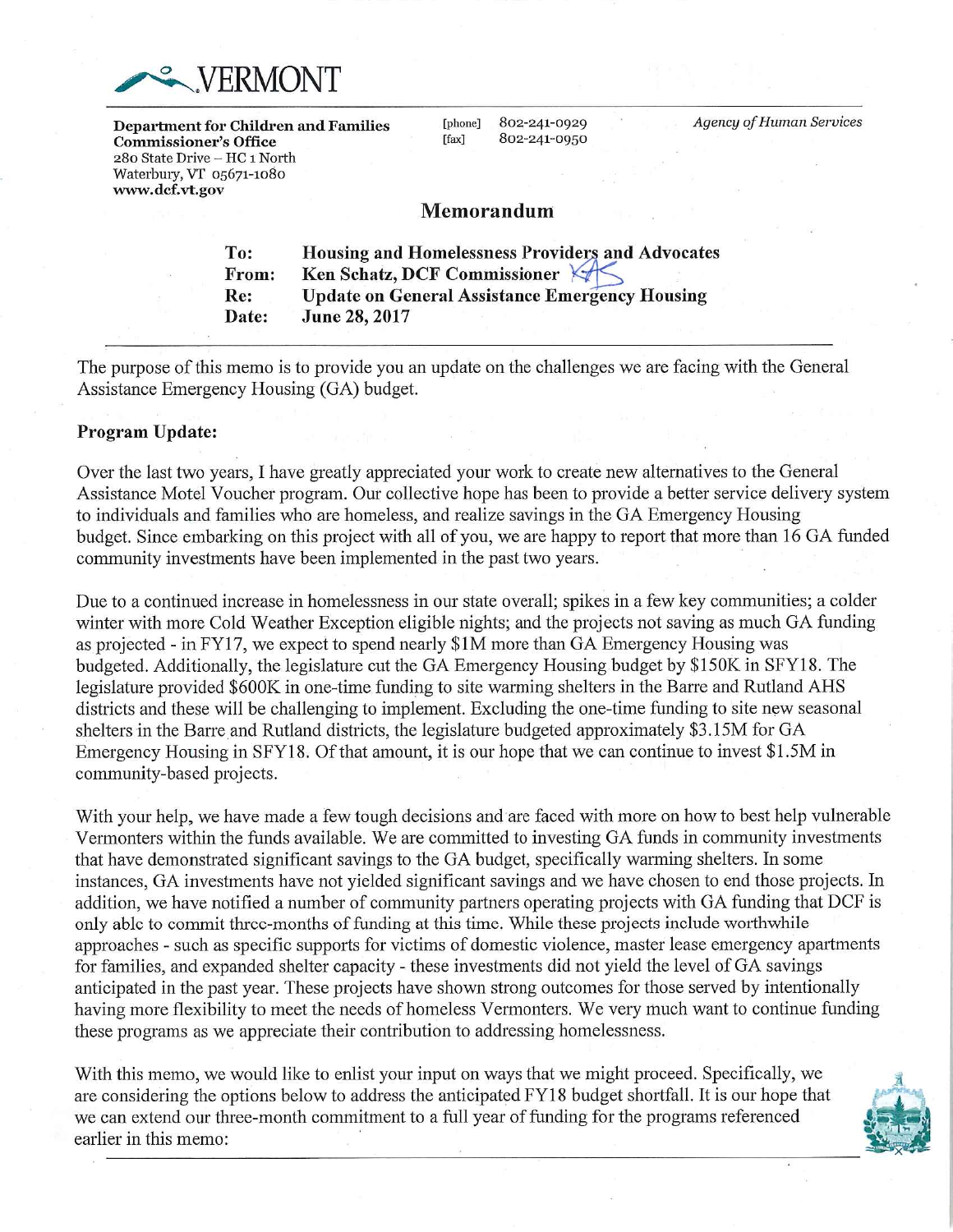

- modifying the length and scope of GA benefits:
- calibrating the 'adverse weather events' to be a narrow exception to the eligibility rules (the legislature eliminated the 'Cold Weather Exception' replacing it with 'Adverse Weather Events'); and
- seeking assistance in creating cost effective warming shelters in Barre and Rutland this winter.

#### Data overview:

Attached, you will find unduplicated GA emergency housing utilization year-to-date data for FY17 and the GA expenditure data for FY16 and FY17. The expenditure data is broken out by ESD district and includes spending on motels as well as on GA Community Investments. Overall the spending on GA emergency housing has increased from \$4,011,326 to \$4,371,650. It is worth remembering that this past winter was colder than the previous, resulting in more cold weather exception (CWE) nights during FY17.

In addition to the GA usage data described above, please also find last year's list of GA investment projects. As local Continua of Care discuss the challenges presented, providers are encouraged to share demographic and utilization data to help inform local discussions.

## Opportunities for input this summer and beyond:

We welcome your input and ideas for how we might proceed. If the decision is to modify the GA rules (applies to changes to eligibility or benefit scope for the vulnerable or catastrophic categories), this will happen through its own process of public comment and legislative approval. Partners will be able to participate in these processes. In the meantime, we would like to hear from you at this early stage in the process. Here are some meeting opportunities and an option to provide input in writing:

- 1. Survey Monkey we will put out a link you can forward to your staff and partners for their input.
- 2. Members of the DCF Housing team will be attending the following regularly occurring meetings:
	- a. VT Coalition to End Homelessness (attended June 20, 2017)
	- b. Vermont Council on Homelessness (attended June 20, 2017)
	- c. Chittenden Homeless Alliance (July 6, 2017)
	- d. Affordable Housing Coalition (July 12, 2017)

We are happy to attend these meetings more than once and/or arrange for an additional opportunity for input. Also, please free to connect any members of the DCF Housing Team with questions or to discuss your thoughts and suggestions. Thank you.

# **DCF Housing Team**

Commissioner's Office:

Ken Schatz, Commissioner

Karen Vastine, Senior Advisor to the Commissioner

Economic Services Division:

Sean Brown, Deputy Commissioner

Richard Donahey, Operations Director

Geoffrey Pippenger, GA Program Chief

Office of Economic Opportunity:

Sarah Phillips, Director

Emily Higgins, Community Services Program Administrator

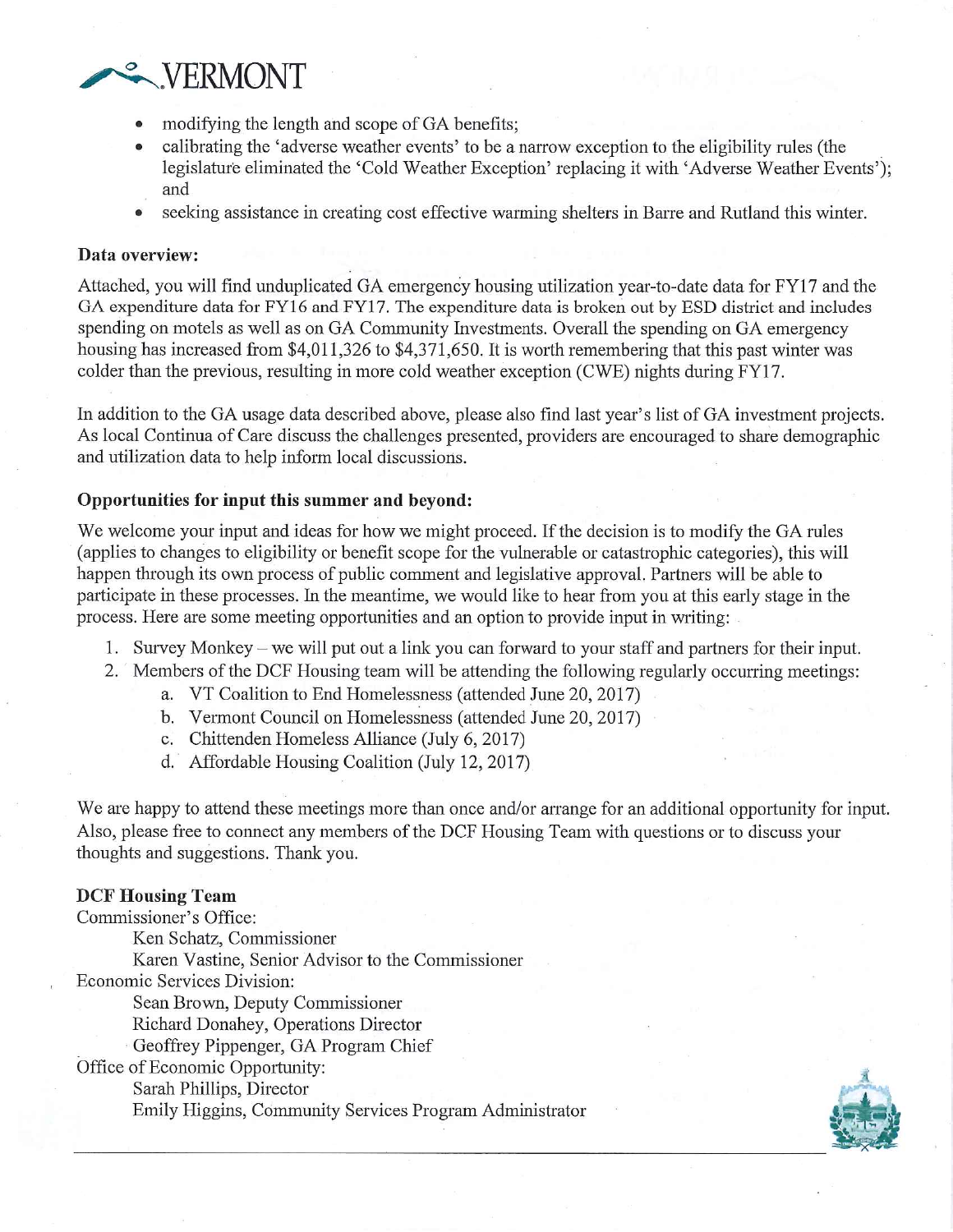| State of VT July 2016 - April 2017                      |                                  |            |                     |                |                         |                         |                         |                         |                                |                |                         |                                 |                      |
|---------------------------------------------------------|----------------------------------|------------|---------------------|----------------|-------------------------|-------------------------|-------------------------|-------------------------|--------------------------------|----------------|-------------------------|---------------------------------|----------------------|
| <b>Family Household Grants Unduplicated By District</b> |                                  |            |                     |                |                         |                         |                         |                         |                                |                |                         |                                 |                      |
|                                                         | Catastrophic<br><b>Auto Vuln</b> |            |                     |                |                         |                         |                         |                         |                                |                |                         |                                 |                      |
| St. Albans ADO                                          | # Households<br>Granted          |            | # Adults # Children | <b>DV</b>      | Other                   | $65+$                   | SSI                     | <b>Under</b><br>6       | Preg<br>3rd                    | <b>Other</b>   | <b>CWE</b>              | #HP<br><b>Nights</b>            | #<br><b>Nights</b>   |
| <b>TOTALS</b>                                           | 29                               | 36         | 45                  | 13             | $\overline{4}$          | $\overline{0}$          | $\overline{0}$          | $\overline{9}$          | $\mathbf{0}$                   | $\overline{0}$ | $\overline{\mathbf{3}}$ | $\overline{\mathbf{0}}$         | 543                  |
|                                                         |                                  |            |                     |                |                         |                         |                         |                         |                                |                |                         |                                 | #                    |
| <b>Burlington</b><br><b>BDO</b>                         | # Households<br>Granted          |            | # Adults # Children | <b>DV</b>      | Other                   | $65+$                   | SSI                     | Under<br>6              | Preg<br>3rd                    | <b>Other</b>   | <b>CWE</b>              | #HP<br><b>Nights</b>            | <b>Nights</b>        |
| <b>TOTALS</b>                                           | 114                              | <b>138</b> | <b>181</b>          | 63             | <b>11</b>               | $\mathbf{0}$            | $6\overline{6}$         | 21                      | $\mathbf{0}$                   | $\mathbf{1}$   | 12                      | 3054                            | 665                  |
|                                                         |                                  |            |                     |                |                         |                         |                         |                         |                                |                |                         |                                 |                      |
| <b>Hartford</b>                                         | # Households                     |            | # Adults # Children | <b>DV</b>      | <b>Other</b>            | $65+$                   | SSI                     | Under                   | Preg                           | <b>Other</b>   | <b>CWE</b>              | #HP                             | #                    |
| <b>HDO</b>                                              | Granted                          |            |                     |                |                         | $\overline{0}$          |                         | 6                       | 3rd                            |                |                         | <b>Nights</b>                   | <b>Nights</b>        |
| <b>TOTALS</b>                                           | 32                               | 41         | 57                  | 12             | $\overline{\mathbf{3}}$ |                         | $\overline{\mathbf{3}}$ | 10                      | $\mathbf{0}$                   | $\mathbf{1}$   | $\overline{\mathbf{3}}$ | $\mathbf{0}$                    | <b>509</b>           |
| St. Johnsbury<br><b>JDO</b>                             | # Households<br>Granted          |            | # Adults # Children | <b>DV</b>      | Other                   | $65+$                   | SSI                     | Under<br>6              | Preg<br>3rd                    | Other          | <b>CWE</b>              | #HP<br><b>Nights</b>            | #<br><b>Nights</b>   |
| <b>TOTALS</b>                                           | 23                               | 26         | 38                  | <b>15</b>      | $\overline{2}$          | $\overline{0}$          | $\mathbf{1}$            | $\overline{2}$          | $\mathbf{0}$                   | $\overline{0}$ | $\overline{\mathbf{3}}$ | $\bf{0}$                        | 307                  |
|                                                         |                                  |            |                     |                |                         |                         |                         |                         |                                |                |                         |                                 |                      |
| <b>Brattleboro</b>                                      | # Households                     |            | # Adults # Children | <b>DV</b>      | <b>Other</b>            | $65+$                   | SSI                     | <b>Under</b>            | Preg                           | <b>Other</b>   | <b>CWE</b>              | #HP                             | #                    |
| <b>LDO</b>                                              | Granted                          |            |                     |                |                         |                         |                         | 6                       | 3rd                            |                |                         | <b>Nights</b>                   | <b>Nights</b>        |
| <b>TOTALS</b>                                           | 31                               | 40         | 58                  | $\overline{0}$ | 8                       | $\overline{0}$          | $\overline{7}$          | 10                      | $\mathbf{0}$                   | $\overline{0}$ | $6\overline{}$          | $\mathbf{0}$                    | 477                  |
| <b>Barre</b>                                            | # Households                     |            |                     |                |                         |                         |                         | Under                   | Preg                           |                |                         | #HP                             | #                    |
| <b>MDO</b>                                              | Granted                          |            | # Adults # Children | <b>DV</b>      | Other                   | $65+$                   | SSI                     | 6                       | 3rd                            | Other          | <b>CWE</b>              | <b>Nights</b>                   | <b>Nights</b>        |
| <b>TOTALS</b>                                           | 89                               | <b>101</b> | 157                 | 36             | $\overline{\mathbf{8}}$ | $\overline{0}$          | 10                      | 19                      | $\mathbf{0}$                   | $\overline{0}$ | 16                      | $\overline{\mathbf{0}}$         | 2887                 |
| <b>Newport</b>                                          | # Households                     |            |                     |                |                         |                         |                         | <b>Under</b>            | Preg                           |                |                         | #HP                             | #                    |
| <b>NDO</b>                                              | Granted                          |            | # Adults # Children | <b>DV</b>      | <b>Other</b>            | $65+$                   | SSI                     | 6                       | 3rd                            | <b>Other</b>   | <b>CWE</b>              | <b>Nights</b>                   | <b>Nights</b>        |
| <b>TOTALS</b>                                           | 17                               | 20         | 24                  | $\overline{7}$ | $\mathbf{1}$            | $\overline{\mathbf{0}}$ | $\mathbf{1}$            | $\overline{\mathbf{8}}$ | $\mathbf{0}$                   | $\overline{0}$ | $\overline{\mathbf{0}}$ | $\mathbf{0}$                    | <b>355</b>           |
|                                                         |                                  |            |                     |                |                         |                         |                         |                         |                                |                |                         |                                 |                      |
| <b>Rutland</b><br><b>RDO</b>                            | # Households<br>Granted          |            | # Adults # Children | <b>DV</b>      | Other                   | $65+$                   | SSI                     | Under<br>6              | Preg<br>3rd                    | Other          | <b>CWE</b>              | #HP<br><b>Nights</b>            | #<br><b>Nights</b>   |
| <b>TOTALS</b>                                           | 130                              | <b>170</b> | 220                 | 29             | 24                      | $\overline{0}$          | 19                      | 47                      | $\mathbf{0}$                   | $\overline{2}$ | $\overline{9}$          | $\overline{\mathbf{0}}$         | 3376                 |
|                                                         |                                  |            |                     |                |                         |                         |                         |                         |                                |                |                         |                                 |                      |
| Springfield                                             | # Households                     |            | # Adults # Children | <b>DV</b>      | Other                   | $65+$                   | SSI                     | <b>Under</b>            | Preg                           | <b>Other</b>   | <b>CWE</b>              | #HP                             | #                    |
| <b>SDO</b>                                              | Granted                          |            |                     |                |                         |                         |                         | 6                       | 3rd                            |                |                         | <b>Nights</b>                   | <b>Nights</b>        |
| <b>TOTALS</b>                                           | 36                               | 48         | 68                  | 9 <sup>°</sup> | $\overline{\mathbf{8}}$ | $\overline{\mathbf{0}}$ | 2 <sup>1</sup>          | 11                      | $\overline{0}$                 | $\overline{2}$ | $\overline{4}$          | $\overline{0}$                  | 687                  |
| <b>Bennington</b>                                       | # Households                     |            |                     |                |                         |                         |                         | Under                   | Preg                           |                |                         | #HP                             | #                    |
| <b>TDO</b>                                              | Granted                          |            | # Adults # Children | <b>DV</b>      | Other                   | $65+$                   | SSI                     | 6                       | 3rd                            | Other          | <b>CWE</b>              | <b>Nights</b>                   | <b>Nights</b>        |
| <b>TOTALS</b>                                           | 69                               | 87         | <b>131</b>          | <b>15</b>      | 9                       | $\overline{0}$          | 5                       | 31                      | $\overline{\mathbf{0}}$        | $\overline{2}$ | $\overline{7}$          | $\bullet$                       | <b>1750</b>          |
| <b>Morrisville</b>                                      | # Households                     |            |                     |                |                         |                         |                         | <b>Under</b>            | Preg                           |                |                         | #HP                             | #                    |
| <b>VDO</b>                                              | Granted                          |            | # Adults # Children | <b>DV</b>      | Other                   | $65+$                   | <b>SSI</b>              | 6                       | 3rd                            | <b>Other</b>   | <b>CWE</b>              | <b>Nights</b>                   | <b>Nights</b>        |
| <b>TOTALS</b>                                           | 43                               | 56         | 78                  | <b>11</b>      | 14                      | $\overline{0}$          | 1                       | 12                      | $\overline{0}$                 | $\mathbf{1}$   | $\overline{4}$          | 14                              | <b>1130</b>          |
|                                                         |                                  |            |                     |                |                         |                         |                         |                         |                                |                |                         |                                 |                      |
| Middlebury<br><b>YDO</b>                                | # Households                     |            | # Adults # Children | <b>DV</b>      | Other                   | $65+$                   | SSI                     | <b>Under</b>            | Preg                           | Other          | <b>CWE</b>              | #HP                             | #                    |
| <b>TOTALS</b>                                           | Granted<br>15                    | 18         | 24                  | 7 <sup>1</sup> | $\overline{\mathbf{0}}$ | $\overline{\mathbf{0}}$ | $\overline{4}$          | 6<br>$\overline{4}$     | 3rd<br>$\overline{\mathbf{0}}$ | $\overline{0}$ | $\overline{0}$          | <b>Nights</b><br>$\overline{0}$ | <b>Nights</b><br>461 |
|                                                         |                                  |            |                     |                |                         |                         |                         |                         |                                |                |                         |                                 |                      |
| <b>STATE</b>                                            |                                  |            |                     |                |                         |                         |                         |                         |                                |                |                         |                                 |                      |
|                                                         | # Households<br>Granted          |            | # Adults # Children | <b>DV</b>      | Other                   | $65+$                   | SSI                     | <b>Under</b><br>6       | Preg<br>3rd                    | <b>Other</b>   | <b>CWE</b>              | #HP<br><b>Nights</b>            | #<br><b>Nights</b>   |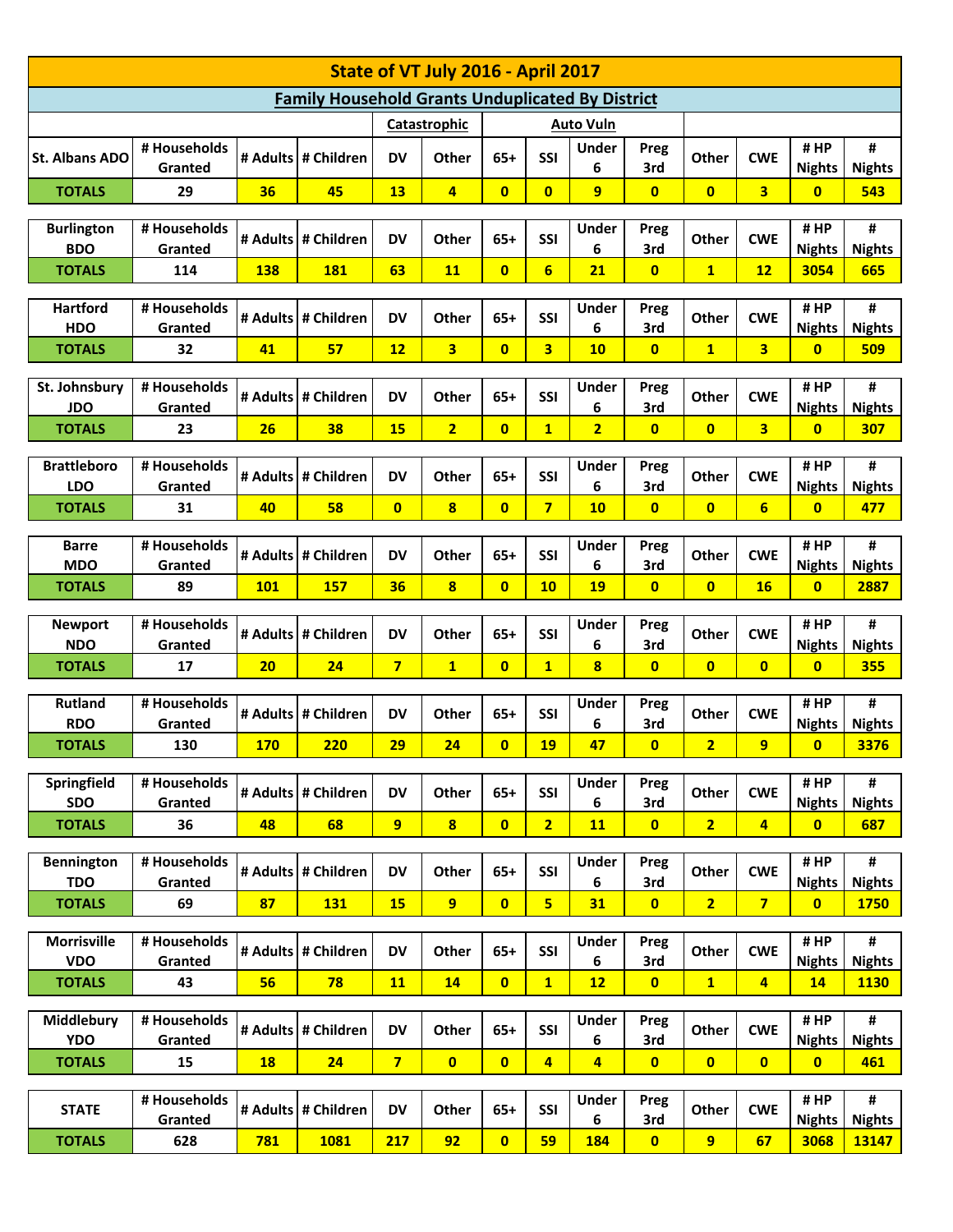| State of VT July 2016 - April 2017                      |                         |                 |                         |                |                         |                |                 |                         |                         |                         |            |                       |          |
|---------------------------------------------------------|-------------------------|-----------------|-------------------------|----------------|-------------------------|----------------|-----------------|-------------------------|-------------------------|-------------------------|------------|-----------------------|----------|
| <b>Single Household Grants Unduplicated By District</b> |                         |                 |                         |                |                         |                |                 |                         |                         |                         |            |                       |          |
|                                                         | Catastrophic            |                 |                         |                |                         | Auto Vuln      |                 |                         |                         |                         |            |                       |          |
| <b>St. Albans</b><br><b>ADO</b>                         | # Households<br>Granted |                 | # Adults # Children     | <b>DV</b>      | Other                   | $65+$          | SSI             | Under 6                 | Preg<br>3rd             | Other                   | <b>CWE</b> | #HP<br><b>Nights</b>  | # Nights |
| <b>TOTALS</b>                                           | 62                      | 65              | $\mathbf{0}$            | 10             | 12                      | $\overline{0}$ | 5               | $\overline{0}$          | $\overline{\mathbf{0}}$ | $\overline{\mathbf{0}}$ | 35         | 18                    | 468      |
|                                                         |                         |                 |                         |                |                         |                |                 |                         |                         |                         |            | #HP                   |          |
| <b>Burlington</b><br><b>BDO</b>                         | # Households<br>Granted |                 | # Adults # Children     | <b>DV</b>      | Other                   | $65+$          | SSI             | Under 6                 | Preg<br>3rd             | Other                   | <b>CWE</b> | <b>Nights</b>         | # Nights |
| <b>TOTALS</b>                                           | 554                     | 569             | $\mathbf{0}$            | 135            | 13                      | $\mathbf{1}$   | 83              | $\mathbf{0}$            | 5.                      | $\overline{0}$          | 317        | 5022                  | 4215     |
| <b>Hartford</b>                                         | # Households            |                 |                         |                |                         |                |                 |                         | Preg                    |                         |            | #HP                   |          |
| <b>HDO</b>                                              | Granted                 |                 | # Adults # Children     | <b>DV</b>      | Other                   | $65+$          | <b>SSI</b>      | Under 6                 | 3rd                     | Other                   | <b>CWE</b> | <b>Nights</b>         | # Nights |
| <b>TOTALS</b>                                           | 59                      | 63              | $\overline{\mathbf{0}}$ | 12             | $\overline{2}$          | $\overline{0}$ | 27              | $\mathbf{0}$            | $\bf{0}$                | $\overline{0}$          | <b>18</b>  | $\mathbf{0}$          | 741      |
| St. Johnsbury<br><b>JDO</b>                             | # Households<br>Granted |                 | # Adults # Children     | <b>DV</b>      | Other                   | $65+$          | SSI             | Under 6                 | Preg<br>3rd             | Other                   | <b>CWE</b> | #HP<br><b>Nights</b>  | # Nights |
| <b>TOTALS</b>                                           | 22                      | 22              | $\overline{0}$          | $\overline{7}$ | $\overline{\mathbf{1}}$ | $\overline{0}$ | $6\overline{6}$ | $\overline{\mathbf{0}}$ | $\overline{0}$          | $\overline{0}$          | 8          | $\overline{0}$        | 259      |
|                                                         |                         |                 |                         |                |                         |                |                 |                         |                         |                         |            |                       |          |
| <b>Brattleboro</b><br><b>LDO</b>                        | # Households<br>Granted |                 | # Adults # Children     | <b>DV</b>      | Other                   | $65+$          | SSI             | Under 6                 | Preg<br>3rd             | Other                   | <b>CWE</b> | #HP<br><b>Nights</b>  | # Nights |
| <b>TOTALS</b>                                           | 186                     | 196             | $\overline{0}$          | $\mathbf{0}$   | 13                      | $\mathbf{1}$   | 44              | $\overline{0}$          | $\bf{0}$                | $\mathbf{0}$            | 128        | $\overline{0}$        | 2889     |
|                                                         |                         |                 |                         |                |                         |                |                 |                         |                         |                         |            |                       |          |
| <b>Barre</b><br><b>MDO</b>                              | # Households<br>Granted |                 | # Adults # Children     | DV             | Other                   | $65+$          | SSI             | Under 6                 | Preg<br>3rd             | Other                   | <b>CWE</b> | #HP<br><b>Nights</b>  | # Nights |
| <b>TOTALS</b>                                           | 193                     | 206             | $\mathbf{0}$            | 37             | 4                       | $\mathbf{0}$   | 36              | $\overline{0}$          | $\mathbf{1}$            | $\mathbf{0}$            | 115        | $\bf{0}$              | 2892     |
|                                                         | # Households            |                 |                         |                |                         |                |                 |                         | Preg                    |                         |            | #HP                   |          |
| <b>Newport</b><br><b>NDO</b>                            | Granted                 |                 | # Adults # Children     | <b>DV</b>      | Other                   | $65+$          | SSI             | Under 6                 | 3rd                     | Other                   | <b>CWE</b> | <b>Nights</b>         | # Nights |
| <b>TOTALS</b>                                           | 28                      | 30 <sub>2</sub> | $\overline{0}$          | $\overline{4}$ | $\mathbf{1}$            | $\mathbf{0}$   | 5 <sup>2</sup>  | $\overline{0}$          | $\bf{0}$                | $\mathbf{0}$            | <b>18</b>  | $\mathbf{0}$          | 285      |
| <b>Rutland</b>                                          | # Households            |                 |                         |                |                         |                |                 |                         | Preg                    |                         |            | #HP                   |          |
| <b>RDO</b>                                              | Granted                 |                 | # Adults # Children     | DV             | Other                   | $65+$          | SSI             | Under 6                 | 3rd                     | Other                   | <b>CWE</b> | <b>Nights</b>         | # Nights |
| <b>TOTALS</b>                                           | 233                     | 245             | $\overline{0}$          | 64             | 28                      | $\overline{1}$ | 64              | $\overline{0}$          | $\mathbf{0}$            | $\mathbf{1}$            | 75         | $\mathbf{0}$          | 5076     |
| Springfield                                             | # Households            |                 |                         |                |                         |                |                 |                         | Preg                    |                         |            | #HP                   |          |
| <b>SDO</b>                                              | Granted                 |                 | # Adults # Children     | <b>DV</b>      | Other                   | $65+$          | SSI             | Under 6                 | 3rd                     | Other                   | <b>CWE</b> | <b>Nights</b>         | # Nights |
| <b>TOTALS</b>                                           | 51                      | 57              | $\overline{0}$          | 15             | $\overline{2}$          | $\overline{1}$ | 18              | $\mathbf{0}$            | 2 <sup>1</sup>          | $\bullet$               | 13         | $\overline{0}$        | 811      |
| <b>Bennington</b>                                       | # Households            |                 |                         |                |                         |                |                 |                         | Preg                    |                         |            | #HP                   |          |
| <b>TDO</b>                                              | Granted                 |                 | # Adults # Children     | <b>DV</b>      | Other                   | $65+$          | SSI             | Under 6                 | 3rd                     | Other                   | <b>CWE</b> | <b>Nights</b>         | # Nights |
| <b>TOTALS</b>                                           | 100                     | <b>108</b>      | $\bullet$               | $\overline{9}$ | 5                       | $\mathbf{1}$   | 24              | $\bullet$               | $\mathbf{0}$            | $\bullet$               | 61         | $\mathbf{0}$          | 1479     |
| <b>Morrisville</b>                                      | # Households            |                 |                         |                |                         |                |                 |                         | Preg                    |                         |            | #HP                   |          |
| <b>VDO</b>                                              | Granted                 |                 | # Adults # Children     | <b>DV</b>      | Other                   | $65+$          | SSI             | Under 6                 | 3rd                     | Other                   | <b>CWE</b> | <b>Nights</b>         | # Nights |
| <b>TOTALS</b>                                           | 49                      | 51              | $\bullet$               | 14             | 4                       | $\mathbf{1}$   | $6\phantom{1}$  | $\overline{\mathbf{0}}$ | $\mathbf{0}$            | $\overline{0}$          | 24         | $\mathbf{0}$          | 809      |
| Middlebury                                              | # Households            |                 |                         |                |                         |                |                 |                         | Preg                    |                         |            | #HP                   |          |
| <b>YDO</b>                                              | Granted                 |                 | # Adults # Children     | <b>DV</b>      | Other                   | $65+$          | SSI             | Under 6                 | 3rd                     | Other                   | <b>CWE</b> | <b>Nights</b>         | # Nights |
| <b>TOTALS</b>                                           | 44                      | 47              | $\bullet$               | 20             | $\overline{2}$          | $\mathbf{1}$   | 9               | $\overline{\mathbf{0}}$ | $\mathbf{0}$            | $\overline{0}$          | 12         | $\mathbf{0}$          | 709      |
| <b>STATE</b>                                            | # Households            |                 | # Adults # Children     | <b>DV</b>      | Other                   | $65+$          | SSI             | Under 6                 | <b>Preg</b>             | Other                   | <b>CWE</b> | #HP                   | # Nights |
| <b>TOTALS</b>                                           | Granted<br>1581         | 1659            | $\bullet$               | 327            | 87                      | $\overline{7}$ | 327             | $\bullet$               | 3rd<br>$\boldsymbol{8}$ | $\mathbf{1}$            | 824        | <b>Nights</b><br>5040 | 20633    |
|                                                         |                         |                 |                         |                |                         |                |                 |                         |                         |                         |            |                       |          |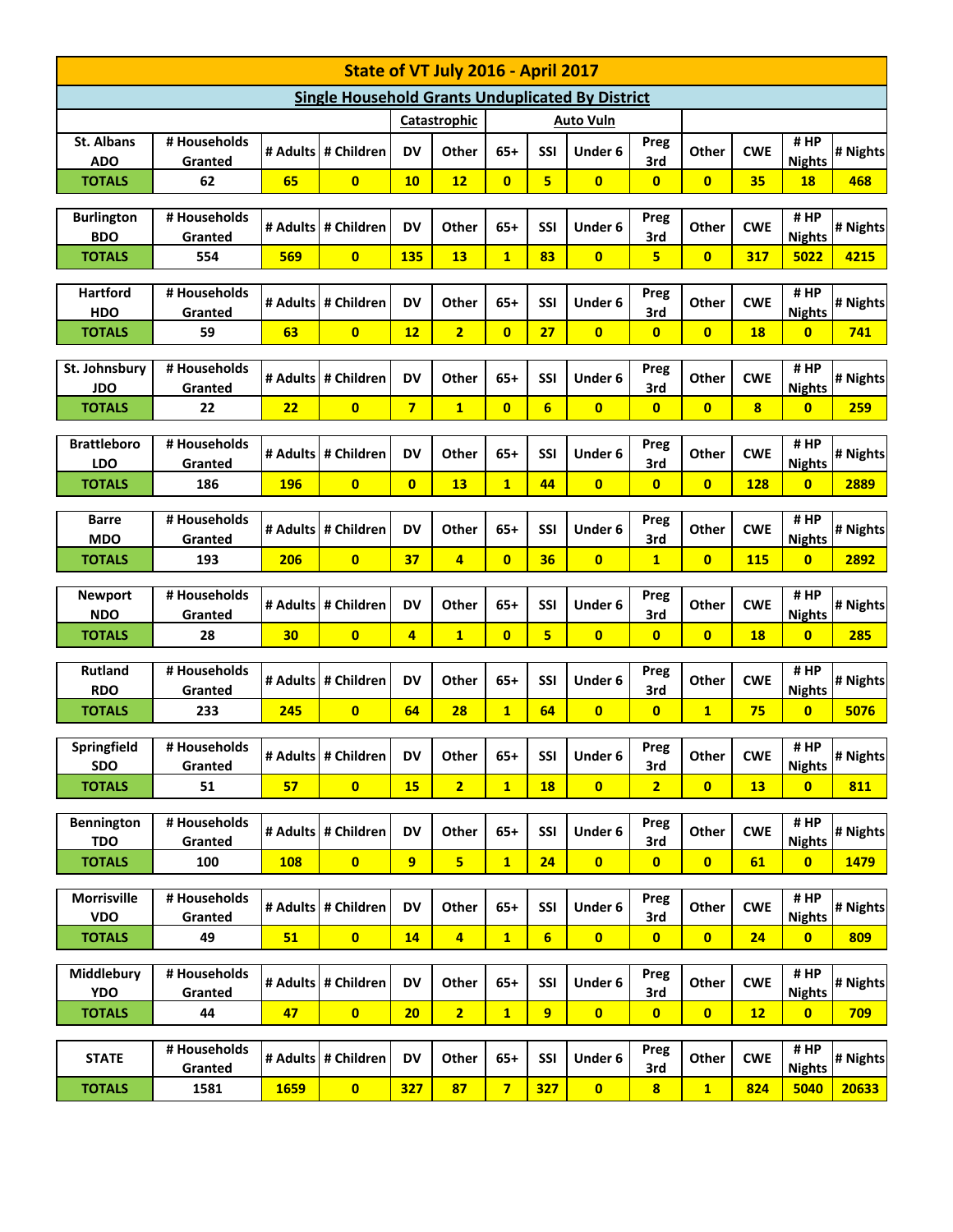| State of VT FY 2017 by Month         |                         |           |       |                         |            |         |                         |                         |                |                       |          |
|--------------------------------------|-------------------------|-----------|-------|-------------------------|------------|---------|-------------------------|-------------------------|----------------|-----------------------|----------|
| <b>Household Grants Unduplicated</b> |                         |           |       |                         |            |         |                         |                         |                |                       |          |
| Catastrophic<br><b>Auto Vuln</b>     |                         |           |       |                         |            |         |                         |                         |                |                       |          |
| July                                 | # Households<br>Granted | <b>DV</b> | Other | $65+$                   | <b>SSI</b> | Under 6 | Preg<br>3rd             | Other                   | <b>CWE</b>     | #HP<br><b>Nights</b>  | # Nights |
| <b>TOTALS</b>                        | 249                     | 143       | 30    | $\mathbf 0$             | 42         | 28      | $\overline{2}$          | $\overline{\mathbf{4}}$ | $\mathbf{0}$   | 777                   | 3091     |
|                                      |                         |           |       |                         |            |         |                         |                         |                | #HP                   |          |
| <b>August</b>                        | # Households<br>Granted | <b>DV</b> | Other | $65+$                   | SSI        | Under 6 | Preg<br>3rd             | Other                   | <b>CWE</b>     | <b>Nights</b>         | # Nights |
| <b>TOTALS</b>                        | 286                     | 156       | 34    | $\overline{\mathbf{3}}$ | 56         | 35      | $\mathbf 0$             | $\overline{2}$          | $\mathbf{0}$   | 1148                  | 3570     |
|                                      | # Households            |           |       |                         |            |         | Preg                    |                         |                | #HP                   |          |
| September                            | Granted                 | <b>DV</b> | Other | $65+$                   | SSI        | Under 6 | 3rd                     | Other                   | <b>CWE</b>     | <b>Nights</b>         | # Nights |
| <b>TOTALS</b>                        | 223                     | 96        | 32    | $\mathbf{1}$            | 56         | 33      | 3                       | $\overline{2}$          | $\mathbf{0}$   | 638                   | 2292     |
| <b>October</b>                       | # Households<br>Granted | <b>DV</b> | Other | $65+$                   | SSI        | Under 6 | Preg<br>3rd             | Other                   | <b>CWE</b>     | #HP<br><b>Nights</b>  | # Nights |
| <b>TOTALS</b>                        | 213                     | 79        | 37    | $\mathbf{1}$            | 69         | 22      | 3                       | $\overline{2}$          | $\mathbf{0}$   | 807                   | 2101     |
|                                      | # Households            |           |       |                         |            |         | Preg                    |                         |                | #HP                   |          |
| November                             | Granted                 | <b>DV</b> | Other | $65+$                   | SSI        | Under 6 | 3rd                     | Other                   | <b>CWE</b>     | <b>Nights</b>         | # Nights |
| <b>TOTALS</b>                        | 326                     | 80        | 37    | $\mathbf{1}$            | 61         | 34      | $\mathbf{1}$            | $\mathbf{1}$            | 111            | 600                   | 2363     |
|                                      | # Households            |           |       |                         |            |         | Preg                    |                         |                | #HP                   |          |
| <b>December</b>                      | Granted                 | <b>DV</b> | Other | $65+$                   | SSI        | Under 6 | 3rd                     | Other                   | <b>CWE</b>     | <b>Nights</b>         | # Nights |
| <b>TOTALS</b>                        | 563                     | 69        | 34    | $\overline{\mathbf{3}}$ | 53         | 28      | $\bf{0}$                | $\overline{2}$          | 374            | 922                   | 4094     |
| January                              | # Households<br>Granted | <b>DV</b> | Other | $65+$                   | SSI        | Under 6 | Preg<br>3rd             | Other                   | <b>CWE</b>     | #HP<br><b>Nights</b>  | # Nights |
| <b>TOTALS</b>                        | 587                     | 88        | 38    | $\mathbf{1}$            | 61         | 39      | $\overline{\mathbf{3}}$ | $\mathbf{1}$            | 356            | 672                   | 4859     |
|                                      | # Households            |           |       |                         |            |         |                         |                         |                | #HP                   |          |
| February                             | Granted                 | <b>DV</b> | Other | $65+$                   | SSI        | Under 6 | Preg<br>3rd             | Other                   | <b>CWE</b>     | <b>Nights</b>         | # Nights |
| <b>TOTALS</b>                        | 554                     | 70        | 35    | $\mathbf 0$             | 59         | 16      | $\mathbf{1}$            | $\overline{2}$          | 371            | 823                   | 4706     |
|                                      | # Households            |           |       |                         |            |         | Preg                    |                         |                | # HP                  |          |
| March                                | Granted                 | <b>DV</b> | Other | $65+$                   | SSI        | Under 6 | 3rd                     | Other                   | <b>CWE</b>     | <b>Nights</b>         | # Nights |
| <b>TOTALS</b>                        | 583                     | 69        | 43    | $\mathbf{1}$            | 65         | 24      | $\mathbf 0$             | $\mathbf{1}$            | 380            | 935                   | 4740     |
|                                      | # Households            |           |       |                         |            |         | Preg                    |                         |                | #HP                   |          |
| <b>April</b>                         | Granted                 | DV        | Other | $65+$                   | SSI        | Under 6 | 3rd                     | Other                   | <b>CWE</b>     | <b>Nights</b>         | # Nights |
| <b>TOTALS</b>                        | 174                     | 66        | 47    | $\mathbf{1}$            | 35         | 20      | $\overline{2}$          | $\mathbf 1$             | $\overline{2}$ | 822                   | 2013     |
| May                                  | # Households<br>Granted | DV        | Other | $65+$                   | SSI        | Under 6 | Preg<br>3rd             | Other                   | <b>CWE</b>     | #HP<br><b>Nights</b>  | # Nights |
| <b>TOTALS</b>                        |                         |           |       |                         |            |         |                         |                         |                |                       |          |
|                                      |                         |           |       |                         |            |         |                         |                         |                |                       |          |
| June                                 | # Households<br>Granted | DV        | Other | $65+$                   | SSI        | Under 6 | Preg<br>3rd             | Other                   | <b>CWE</b>     | # HP<br><b>Nights</b> | # Nights |
| <b>TOTALS</b>                        |                         |           |       |                         |            |         |                         |                         |                |                       |          |
| <b>STATE</b>                         | # Households            | DV        | Other | $65+$                   | SSI        | Under 6 | Preg                    | Other                   | <b>CWE</b>     | #HP                   | # Nights |
| <b>TOTALS</b>                        | Granted<br>3758         | 916       | 367   | 12                      | 557        | 279     | 3rd<br>15               | 18                      | 1594           | <b>Nights</b><br>8144 | 33829    |
|                                      |                         |           |       |                         |            |         |                         |                         |                |                       |          |

\*Title of this chart changed from "State of VT July 2016 - April 2017"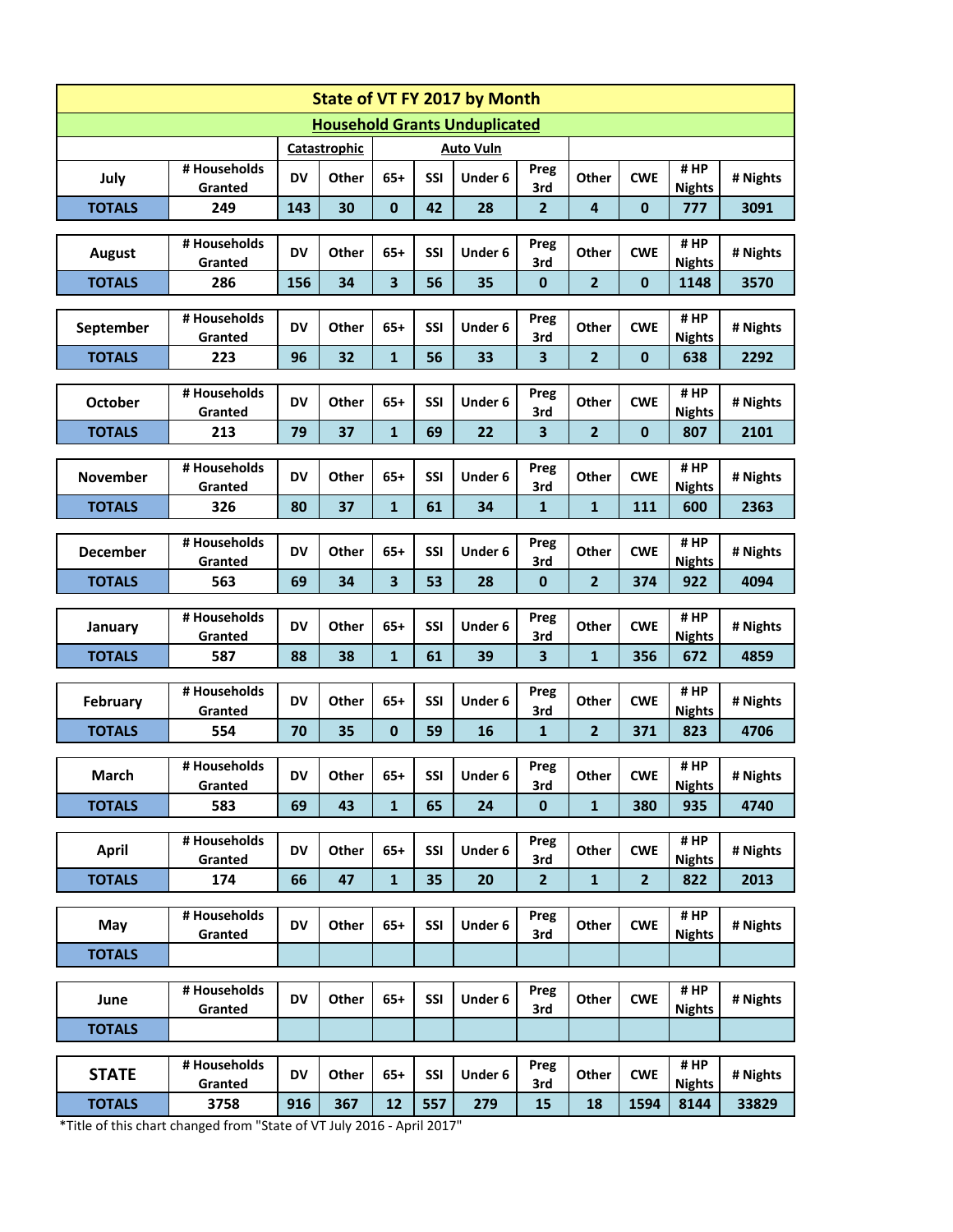|                    |                                                                  | <b>FY 2017</b> |                                                                 |                          |
|--------------------|------------------------------------------------------------------|----------------|-----------------------------------------------------------------|--------------------------|
|                    |                                                                  |                | <b>GA Community</b><br>Investment                               |                          |
| <b>District</b>    | <b>Motel Sub-Total</b>                                           |                | <b>Expenditures</b>                                             | <b>Total Expenditure</b> |
| St. Albans         | \$87,898                                                         |                | \$0                                                             | \$87,898                 |
| Burlington         | \$333,014                                                        |                | \$277,405                                                       | \$610,419                |
| Hartford           | \$104,343                                                        |                | \$110,506                                                       | \$214,849                |
| St. Johnsbury      | \$75,551                                                         |                | \$89,936                                                        | \$165,487                |
| Brattleboro        | \$232,063                                                        |                | \$301,631                                                       | \$533,694                |
| <b>Barre</b>       | \$484,914                                                        |                | \$198,500                                                       | \$683,414                |
| Newport            | \$120,804                                                        |                | \$0                                                             | \$120,804                |
| Rutland            | \$707,200                                                        |                | \$446,010                                                       | \$1,153,210              |
| Springfield        | \$176,049                                                        |                | \$0                                                             | \$176,049                |
| Bennington         | \$246,521                                                        |                | \$116,875                                                       | \$363,396                |
| Morrisville        | \$121,468                                                        |                | \$0                                                             | \$121,468                |
| Middlebury         | \$94,760                                                         |                | \$46,200                                                        | \$140,960                |
|                    |                                                                  |                |                                                                 |                          |
|                    | \$2,784,587                                                      |                | \$1,587,063                                                     | \$4,371,650              |
|                    | Note: Motel Spending includes estimate expenditure for June 2017 | <b>FY 2016</b> |                                                                 |                          |
| District           | <b>Motel Sub-Total</b>                                           |                | <b>GA Community</b><br>Investment Expenditure Total Expenditure |                          |
| St. Albans         | \$67,264                                                         |                | \$0                                                             | \$67,264                 |
| Burlington         | \$303,718                                                        |                | \$325,141                                                       | \$628,859                |
| Hartford           | \$290,559                                                        |                | \$94,340                                                        | \$384,899                |
| St. Johnsbury      | \$139,222                                                        |                | \$91,004                                                        | \$230,226                |
| <b>Brattleboro</b> | \$446,050                                                        |                | \$122,973                                                       | \$569,023                |
| Barre              | \$422,990                                                        |                | \$126,882                                                       | \$549,872                |
| Newport            | \$113,144                                                        |                | \$0                                                             | \$113,144                |
| Rutland            | \$1,044,999                                                      |                | \$0                                                             | \$1,044,999              |
| Springfield        | \$40,253                                                         |                | \$0                                                             | \$40,253                 |
| Bennington         | \$195,053                                                        |                | \$0                                                             | \$195,053                |
| Morrisville        | \$36,615                                                         |                | \$0                                                             | \$36,615                 |
| Middlebury         | \$116,933                                                        |                | \$28,800                                                        | \$145,733                |
|                    | \$3,222,186                                                      |                | \$789,140                                                       | \$4,011,326              |